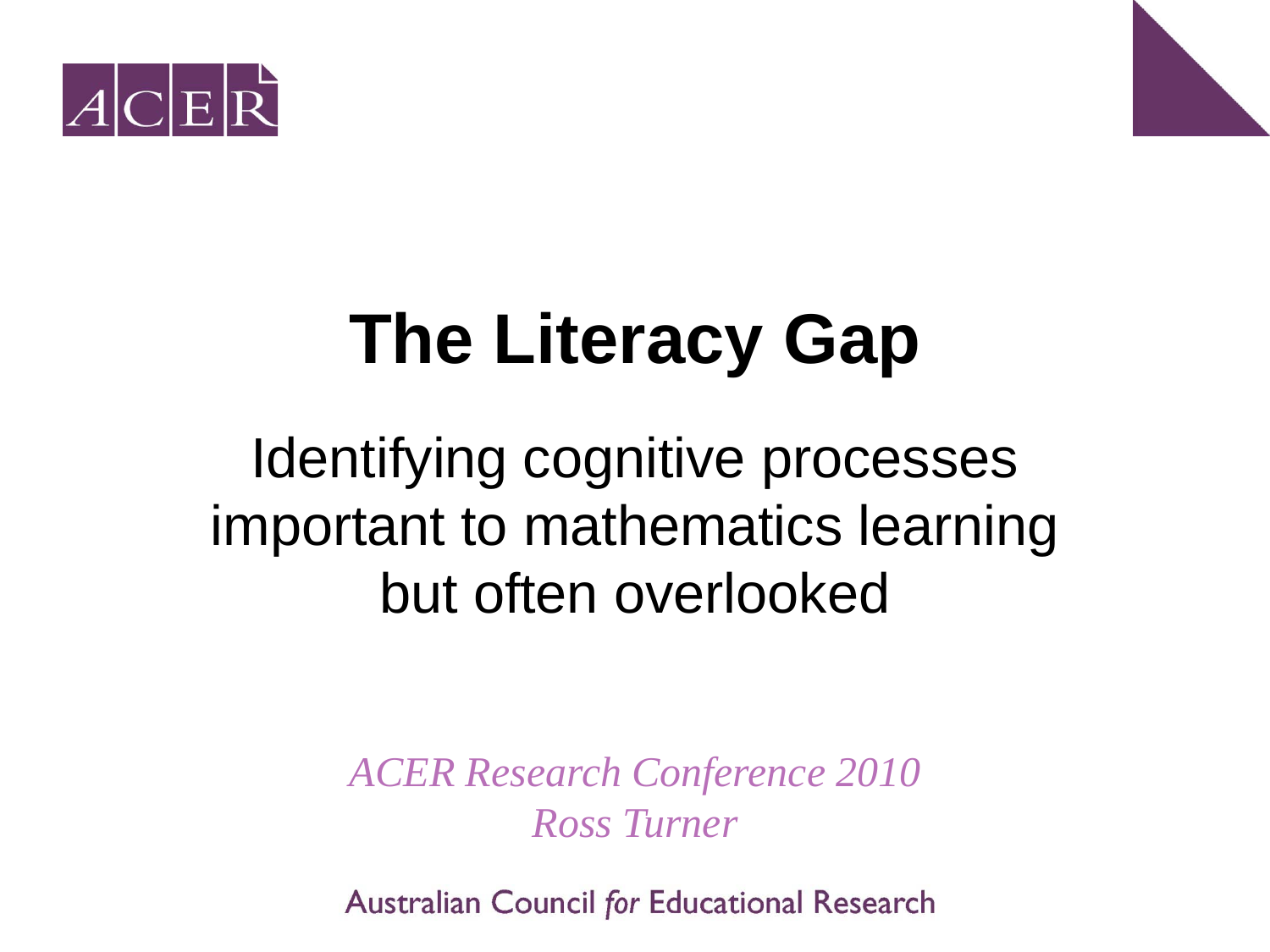### **Overview**

- Identifying the problem – Performance on PISA test items
- Drivers of mathematical literacy
	- PISA research outcomes
	- The 'fundamental mathematical capabilities'
- Action required
	- Implications for mathematics classrooms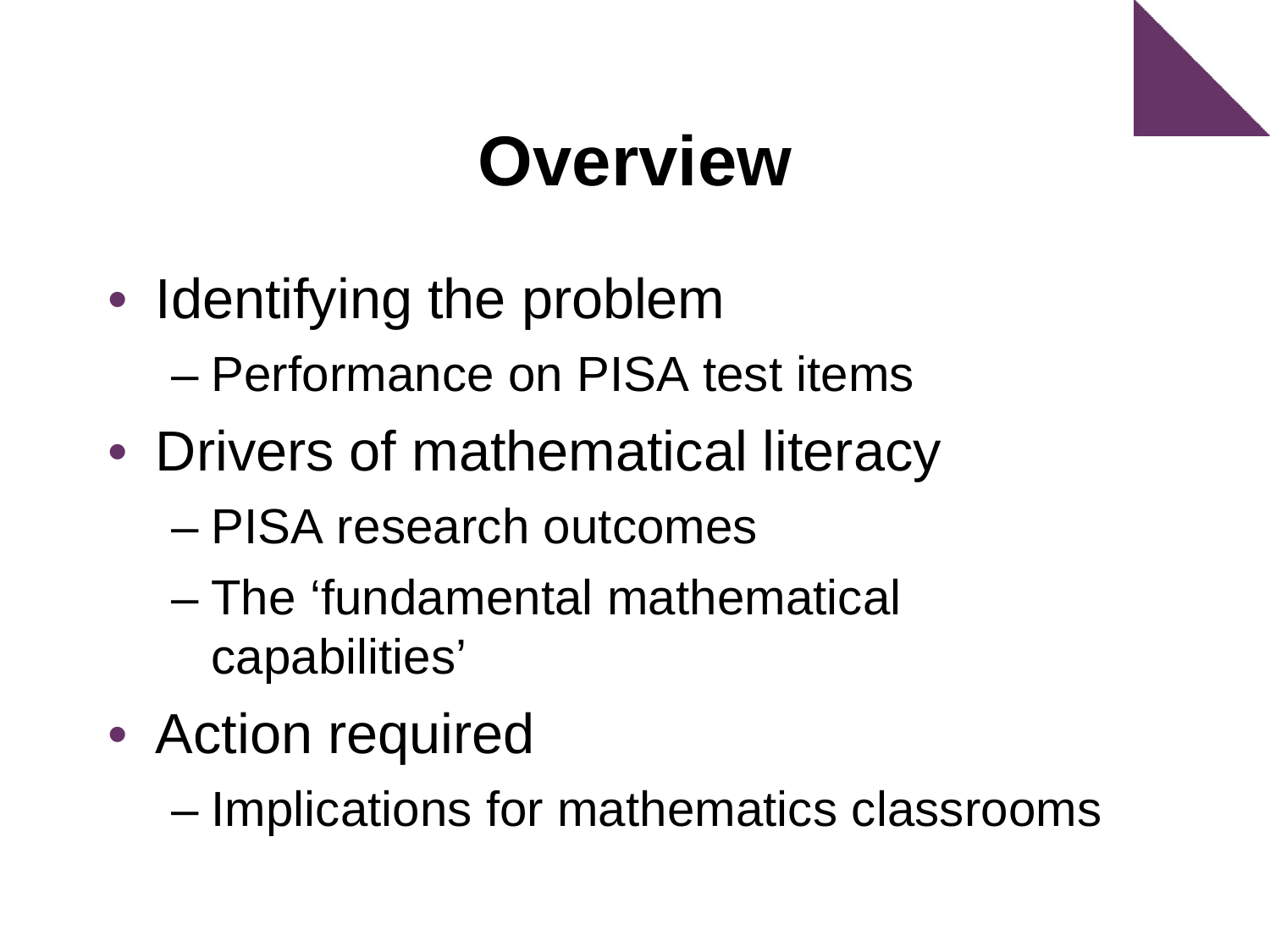#### **The** *mathematics terror* **index**

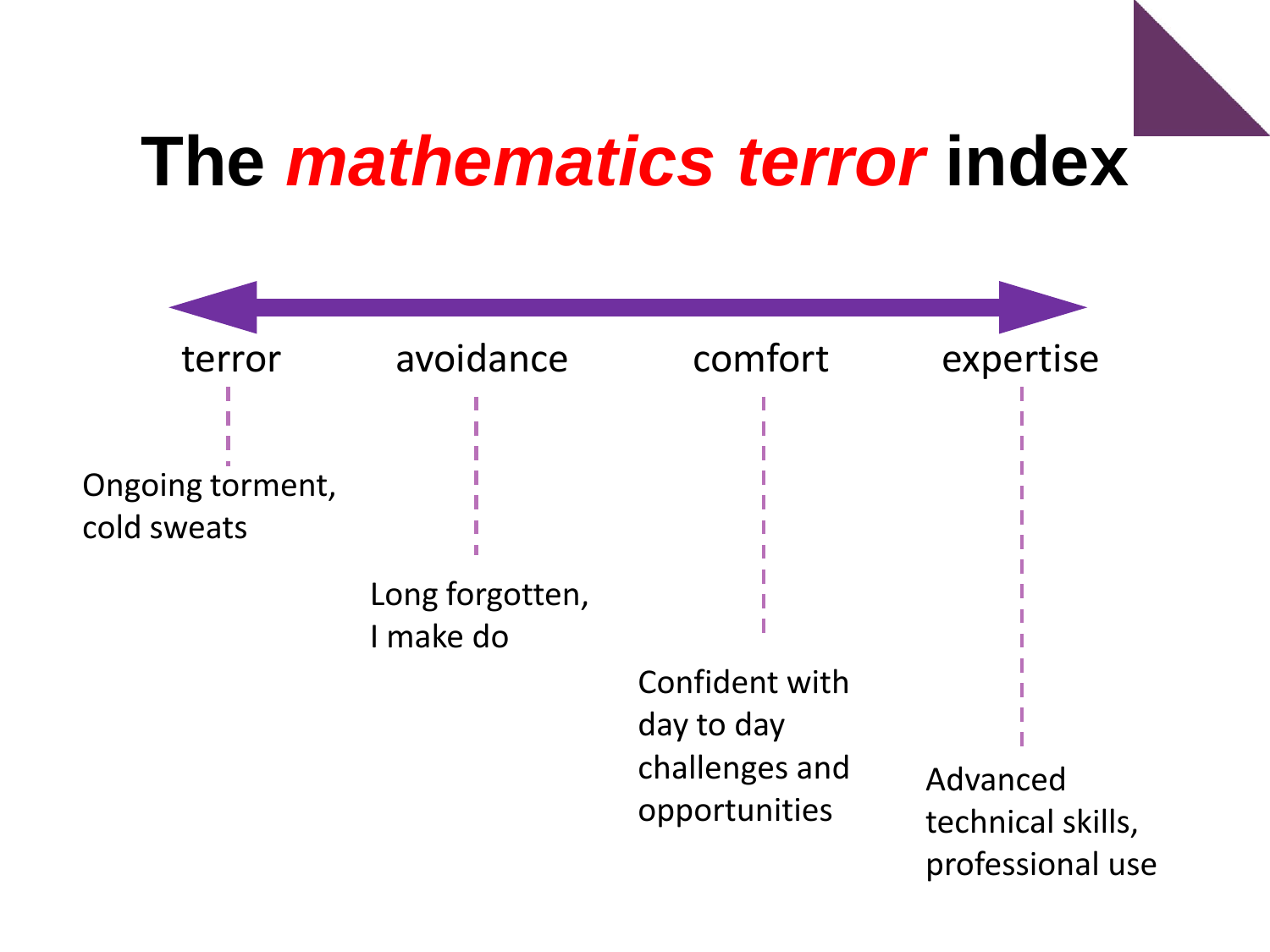# **Some PISA test items**

- Publicly released items (50 units, 90 Qs)
	- https://mypisa.acer.edu.au/

>> Publications >> Instruments >>

- "Released PISA Items Maths Prior PISA2006
- "Take The Test" (OECD, 2009)
- Four items from 2003
	- Exports Q1, Q2
	- Litter
	- Carpenter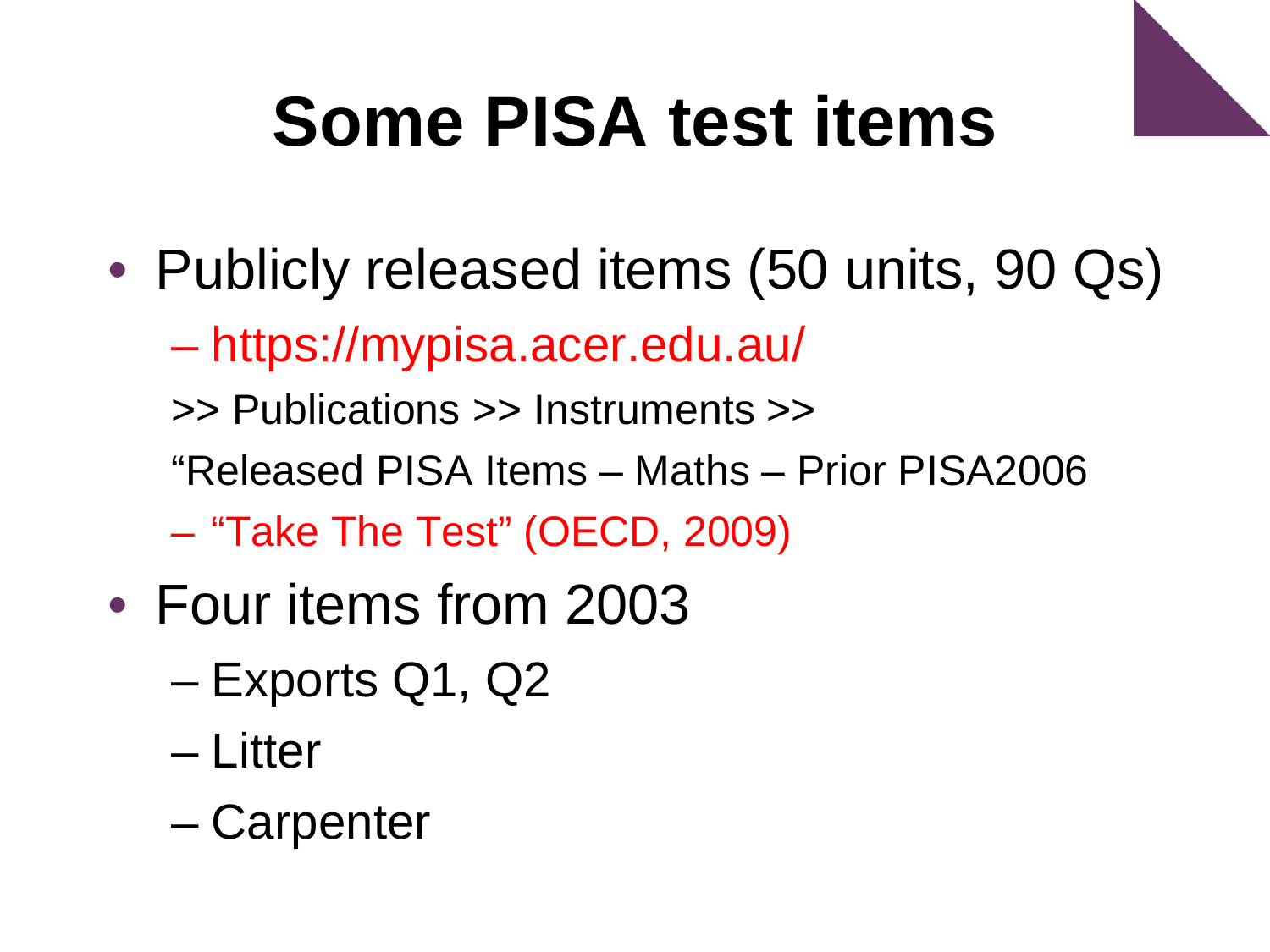

#### **Difficulty of items (2003)**



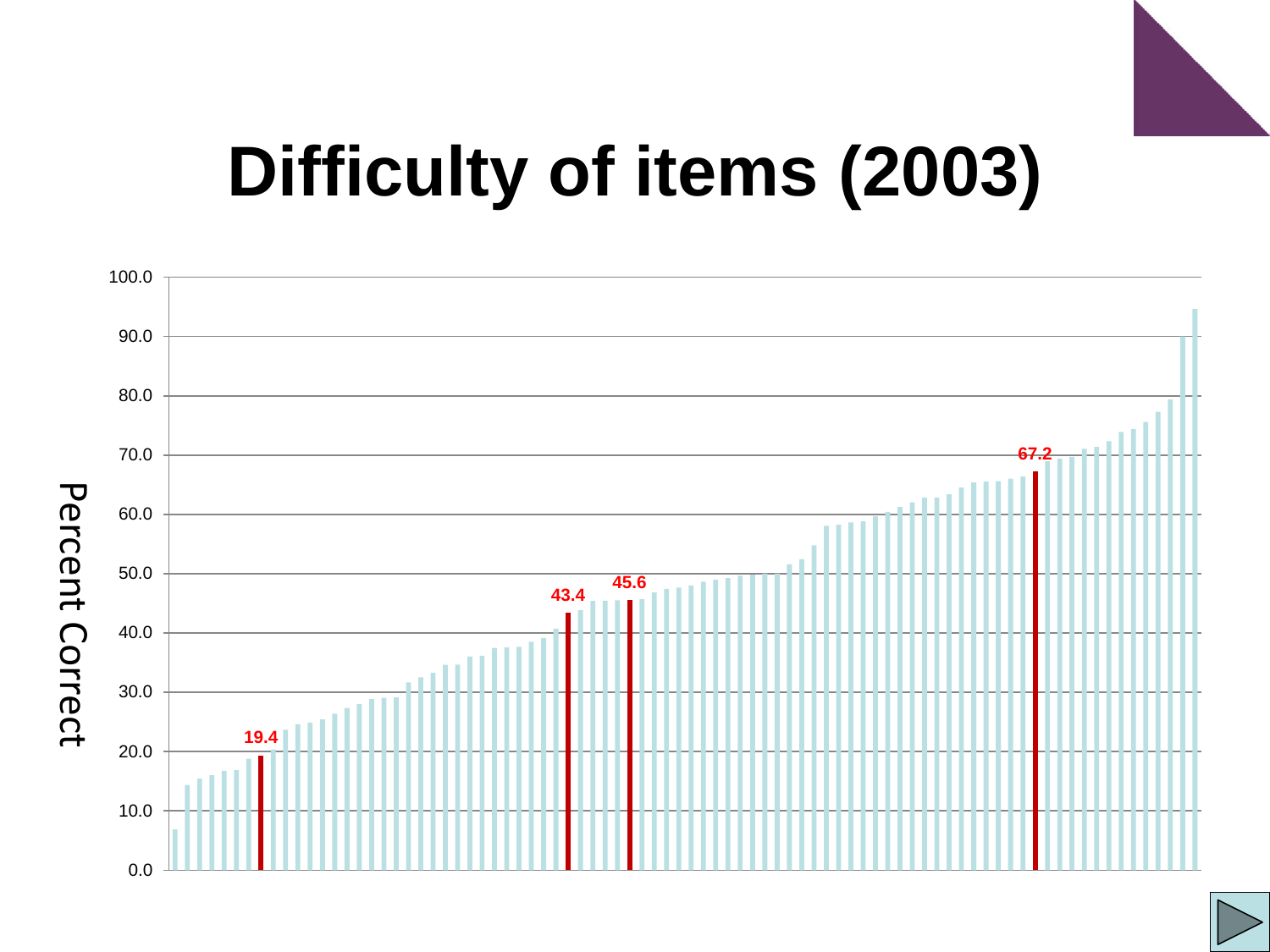#### **EXPORTS**

The graphics below show information about exports from Zedland, a country that uses zeds as its currency.



Q 1: What was the total value (in millions of zeds) of exports from Zedland in 1998?

Q 2: What was the value of fruit juice exported from Zedland in 2000?

**A** 1.8 million zeds. **B** 2.3 million zeds. **C** 2.4 million zeds. **D** 3.4 million zeds. **E** 3.8 million zeds.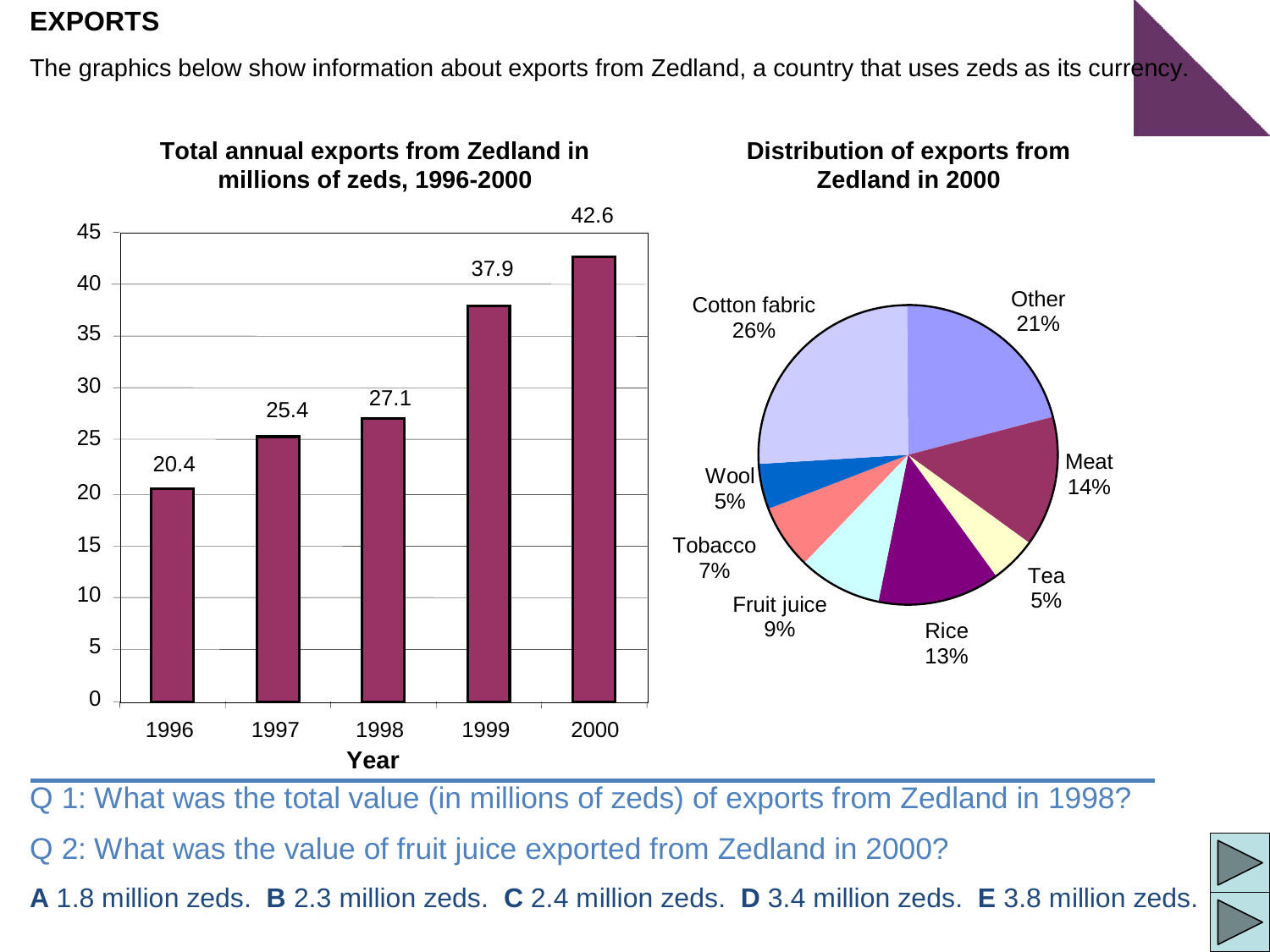#### **LITTER**

For a homework assignment on the environment, students collected information on the decomposition time of several types of litter that people throw away:

| <b>Type of Litter</b> | <b>Decomposition time</b> |
|-----------------------|---------------------------|
| Banana peel           | $1-3$ years               |
| Orange peel           | $1-3$ years               |
| Cardboard boxes       | $0.5$ year                |
| Chewing gum           | $20 - 25$ years           |
| <b>Newspapers</b>     | A few days                |
| Polystyrene cups      | Over 100 years            |

A student thinks of displaying the results in a bar graph.

Give **one** reason why a bar graph is unsuitable for displaying these data.



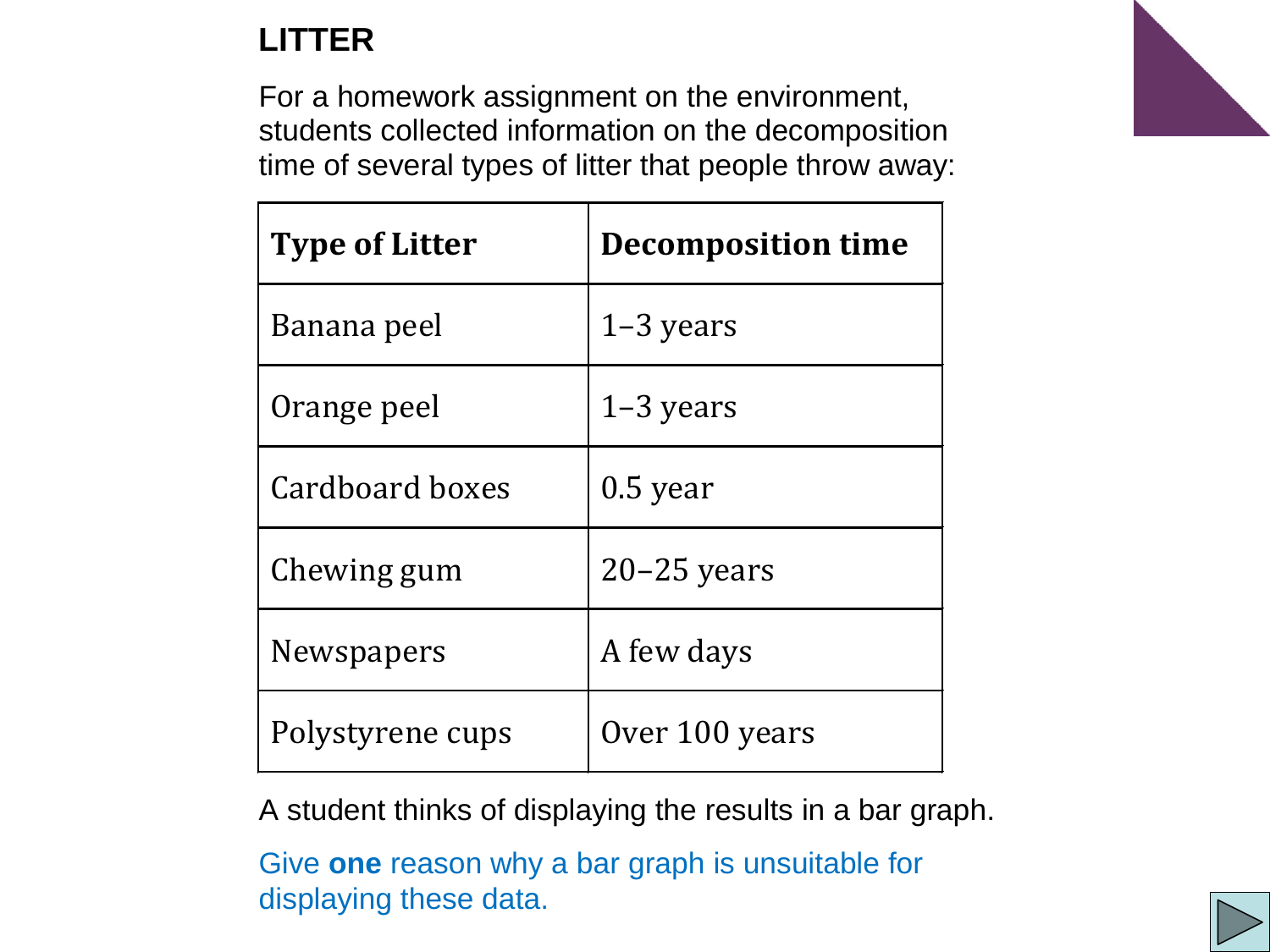

#### **CARPENTER**

A carpenter has 32 metres of timber and wants to make a border around a garden bed. He is considering the following designs for the garden bed.



Circle either "Yes" or "No" for each design to indicate whether the garden bed can be made with 32 metres of timber.

| <b>Garden bed</b><br>design | Using this design, can the garden bed<br>be made with 32 metres of timber? |
|-----------------------------|----------------------------------------------------------------------------|
| Design A                    | Yes / No                                                                   |
| Design B                    | Yes / No                                                                   |
| Design C                    | Yes / No                                                                   |
| Design D                    | Yes / No                                                                   |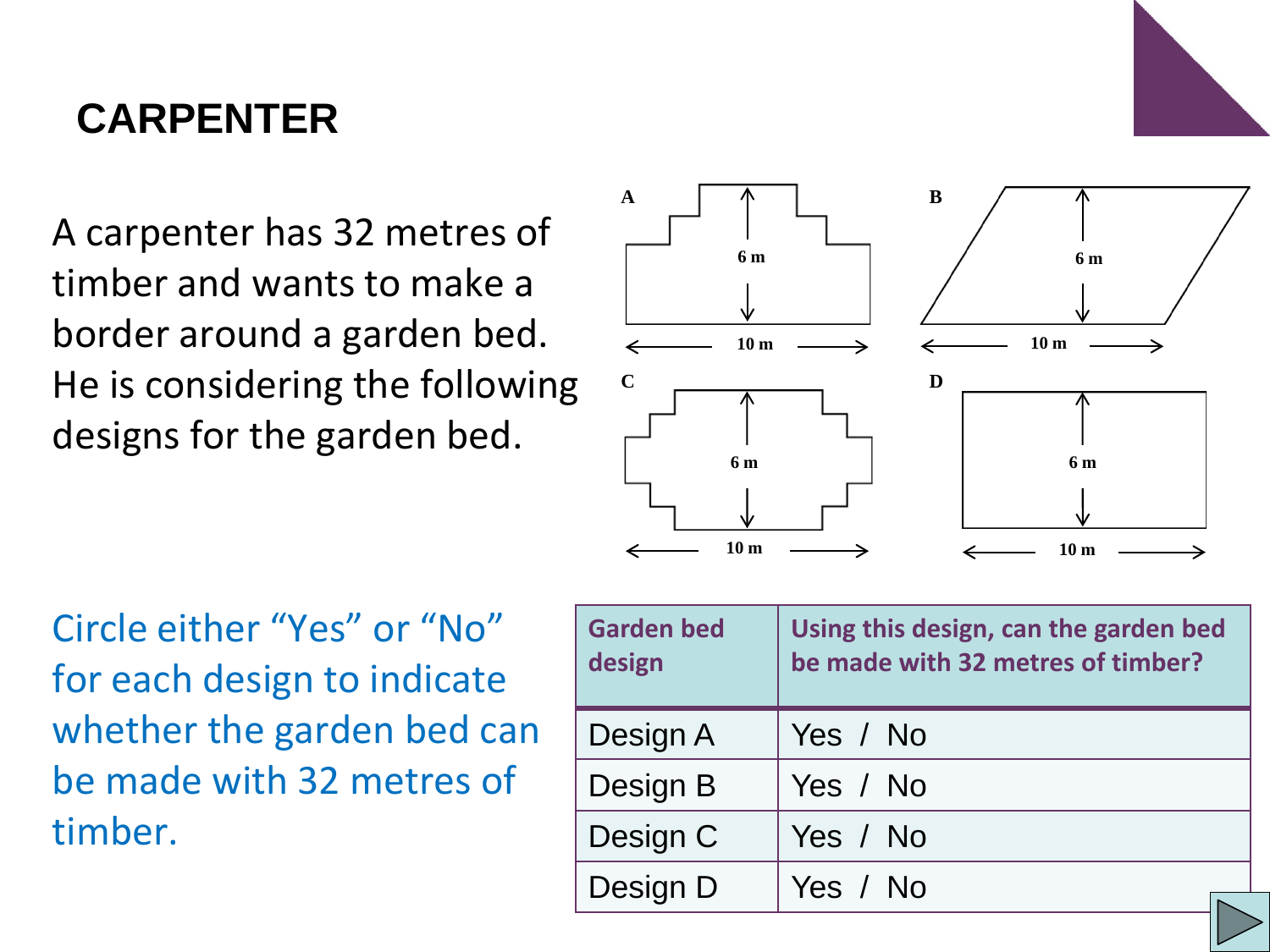

#### **PISA Results**

| <b>Question</b>   | <b>Facility</b><br>(all students) | <b>Facility</b><br>(AUS students) |
|-------------------|-----------------------------------|-----------------------------------|
| <b>Exports Q1</b> | 67.2%                             | 85.8%                             |
| <b>Exports Q2</b> | 45.6%                             | 46.3%                             |
| Litter            | 43.4%                             | 64.1%                             |
| Carpenter         | 19.4%                             | 23.3%                             |

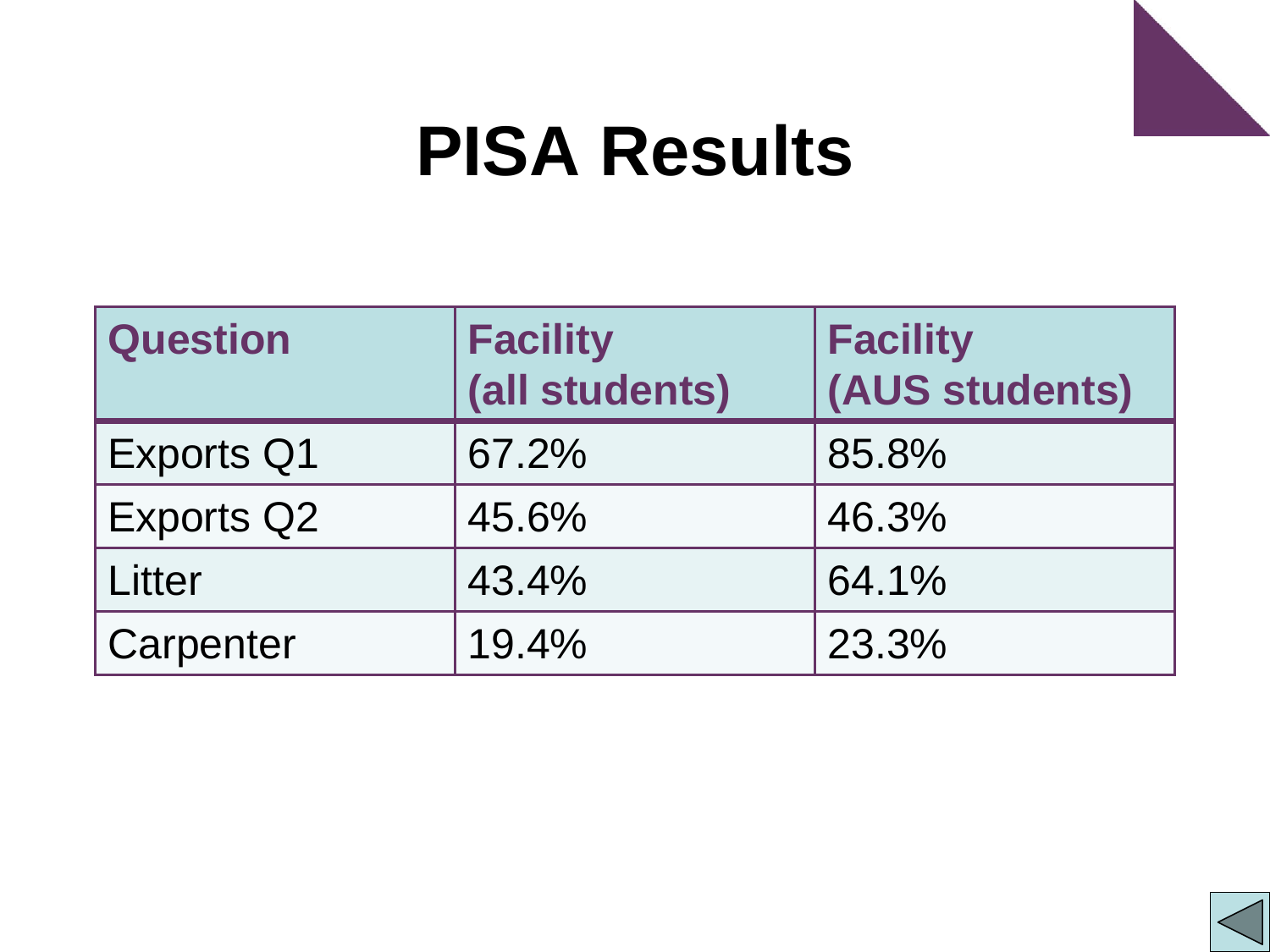

# **Is it good enough?**

- Explanations? No!
	- Lack of required mathematical knowledge?
	- Inability to ACTIVATE relevant mathematical knowledge?
- How do we meet opportunities to use mathematics?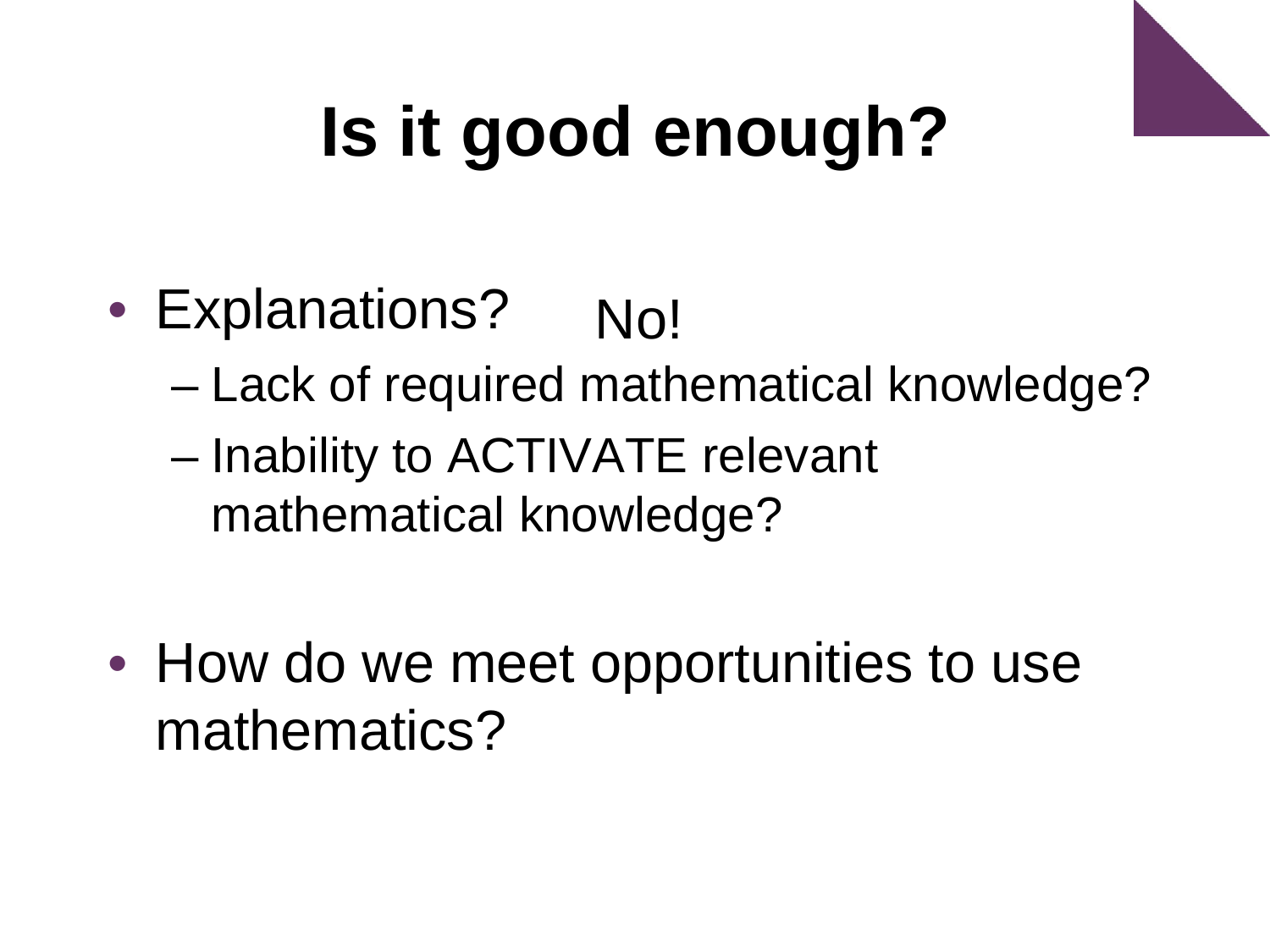

## **Fundamental mathematical capabilities**

- Seven capabilities that
	- Underpin the PISA mathematics framework, and
	- –Explain up to 70% of the variability in item difficulty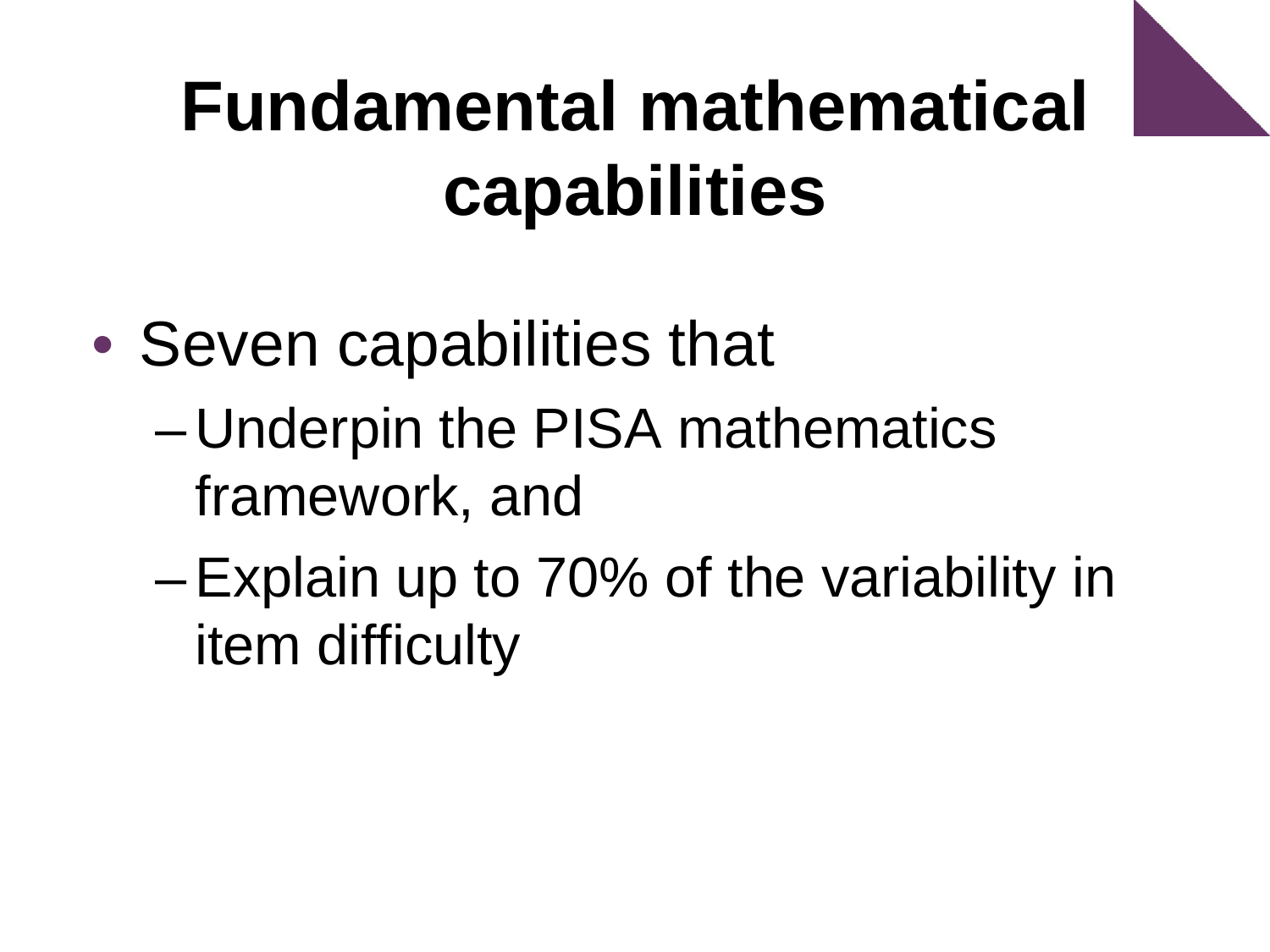

## **Fundamental mathematical capabilities**

- Communication
- Mathematising
- Representation
- Reasoning and argument
- Strategic thinking
- Using symbolic, formal and technical language and operations
- [Using mathematical tools]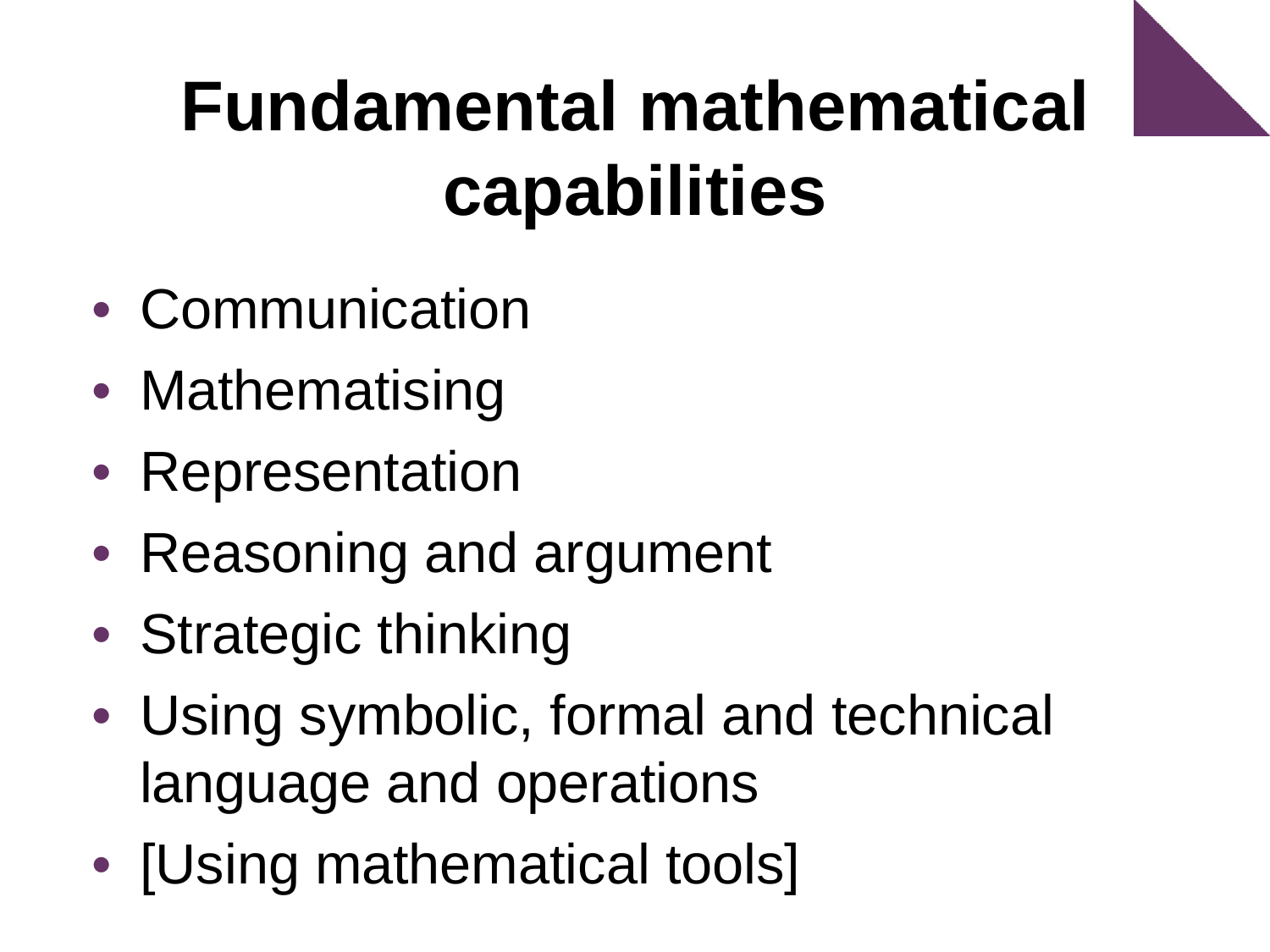# **Item difficulty research**

- Six capabilities identified
- Each capability defined, and described at four levels
- Process devised for rating of items by expert raters
- Analysis of rating data (consistency among raters, regression used to link ratings to empirical item difficulty)
- Variation explained about 70%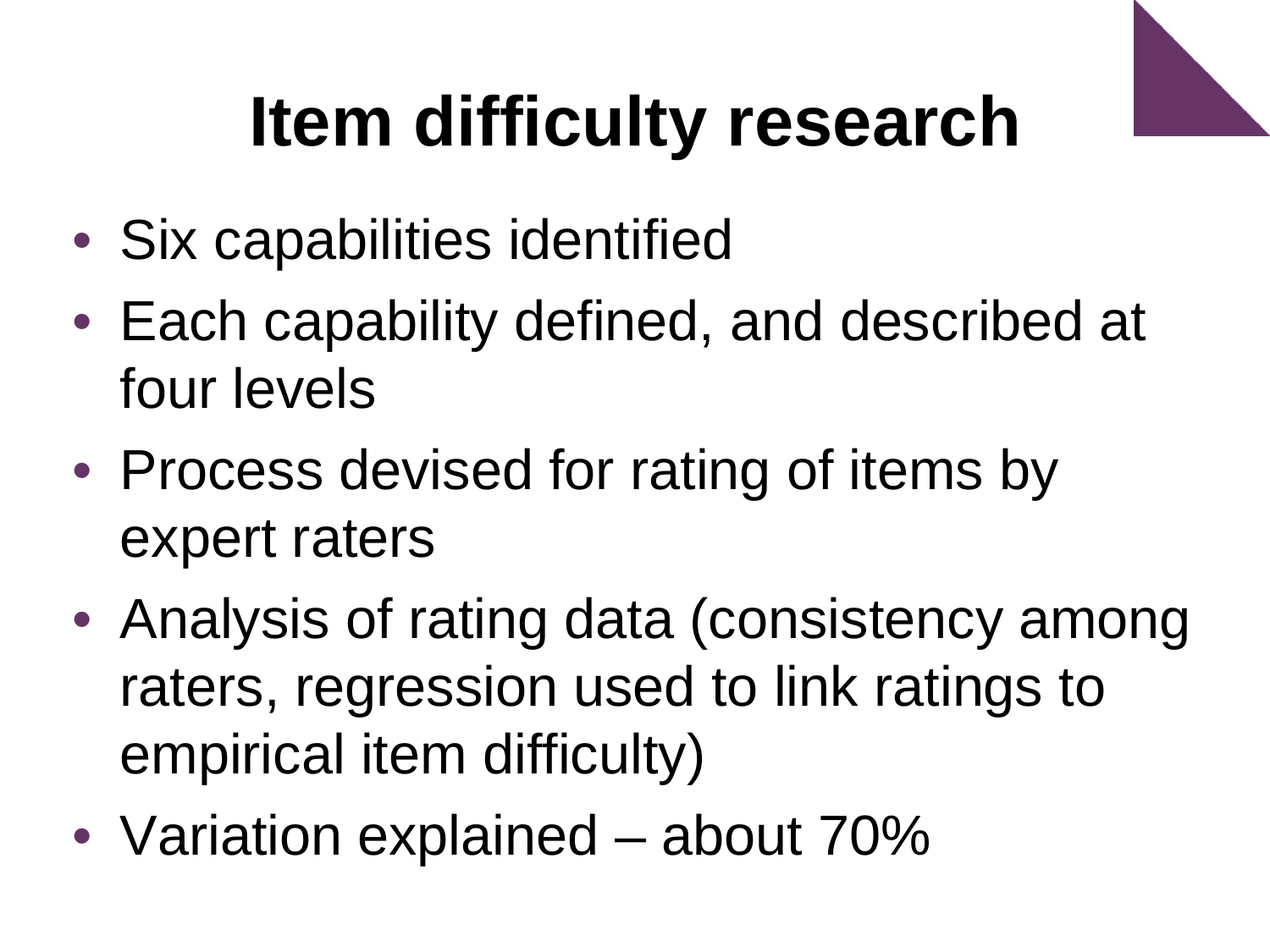# **Communication**

- Incoming
	- Reading, decoding, interpreting statements and mathematical information
		- Very common expectation
- Outgoing
	- Explaining, presenting, arguing
		- Not so common, and very difficult for many students

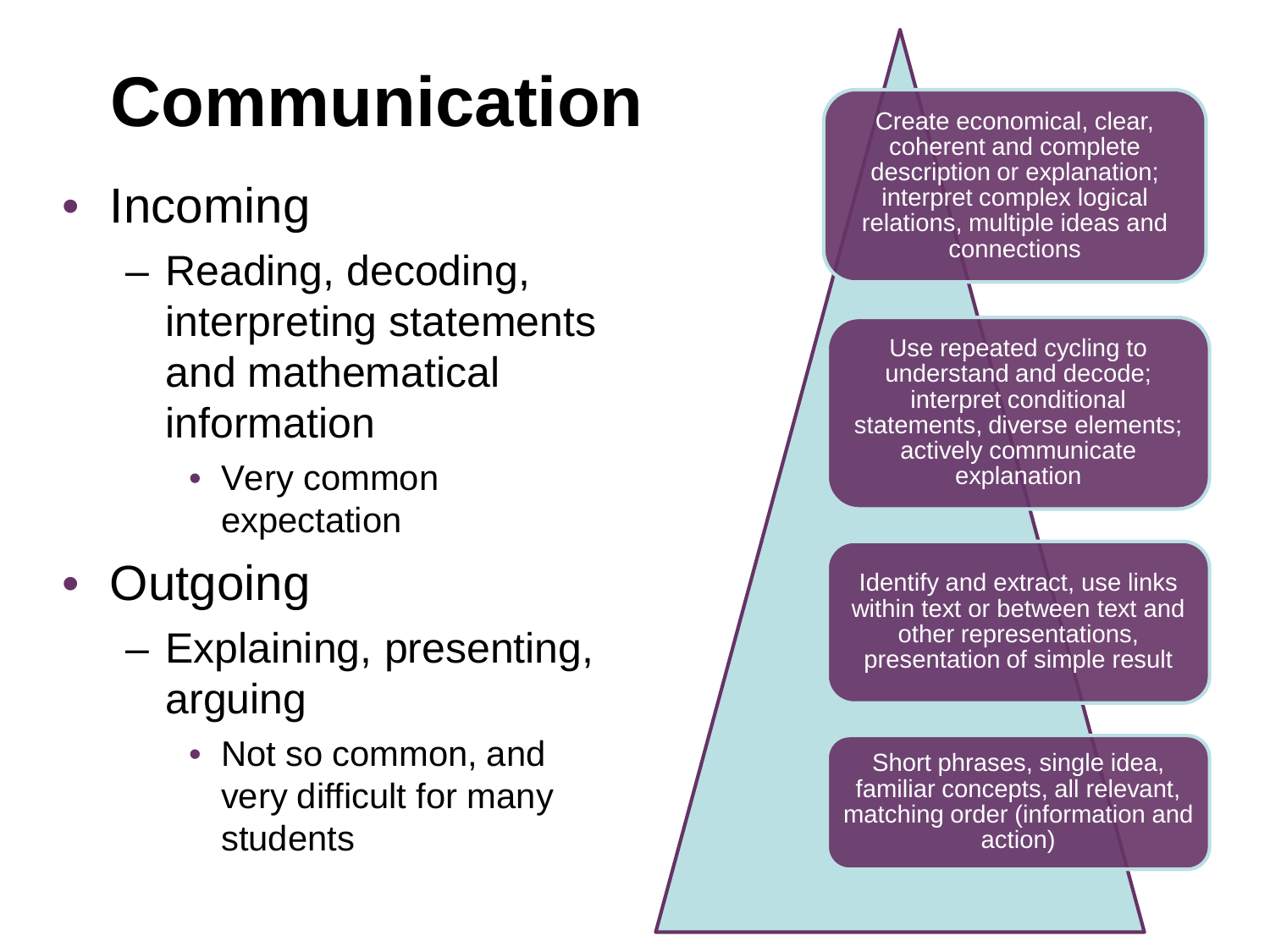# **Mathematising**

- Transform a real world problem into a mathematical problem
	- Structuring, idealising, making assumptions, building a model
- Interpret mathematical objects or information in relation to the situation represented
	- evaluate or validate a solution in relation to the original problem

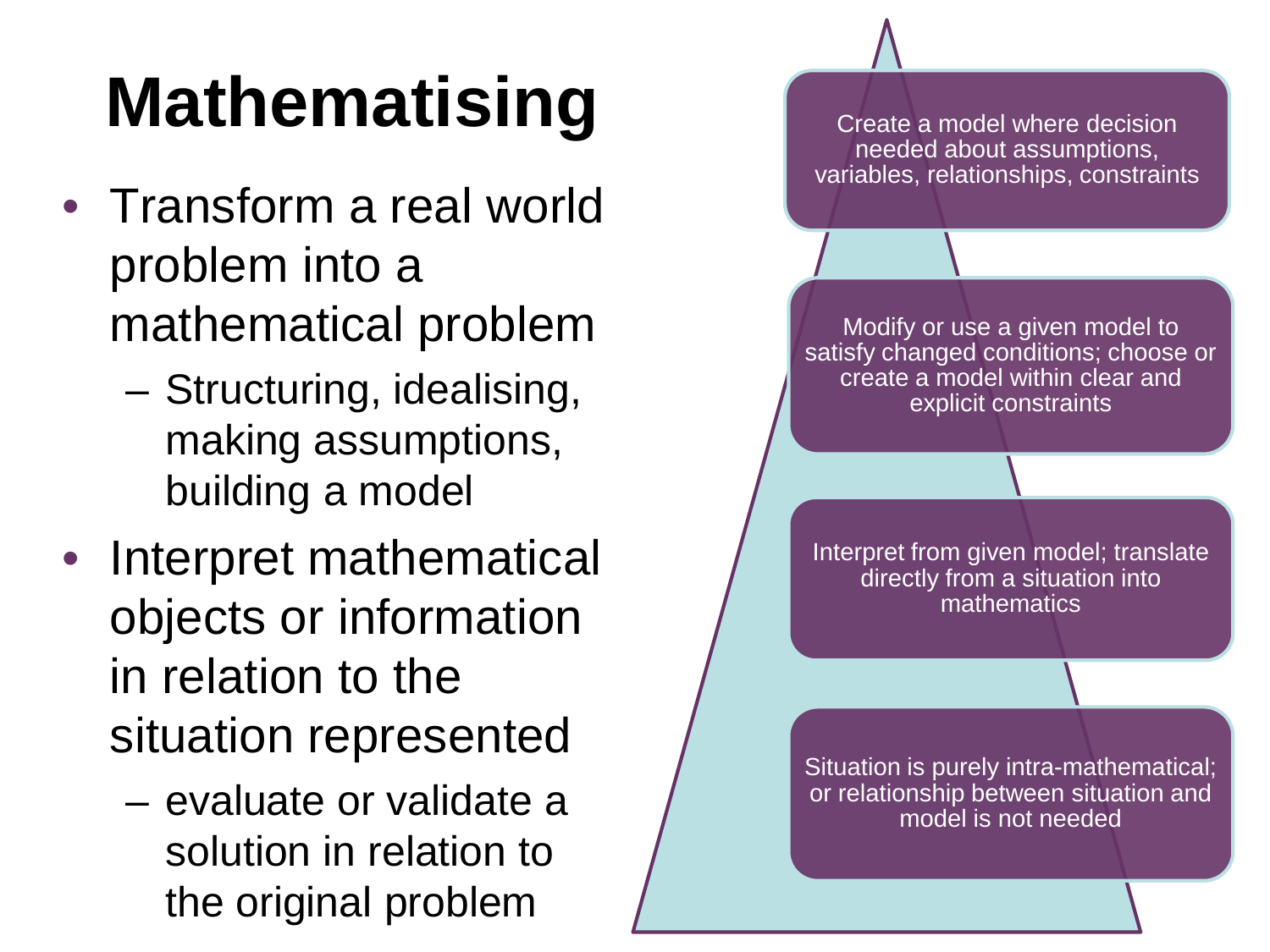### **Representation**

- Devising or using depictions of mathematical objects or relationships: equations, formulae, graphs, tables, diagrams, textual descriptions, …
	- Interpreting, translation between, and making use of given representations
	- Selecting or devising representations to capture a situation or to present one's work

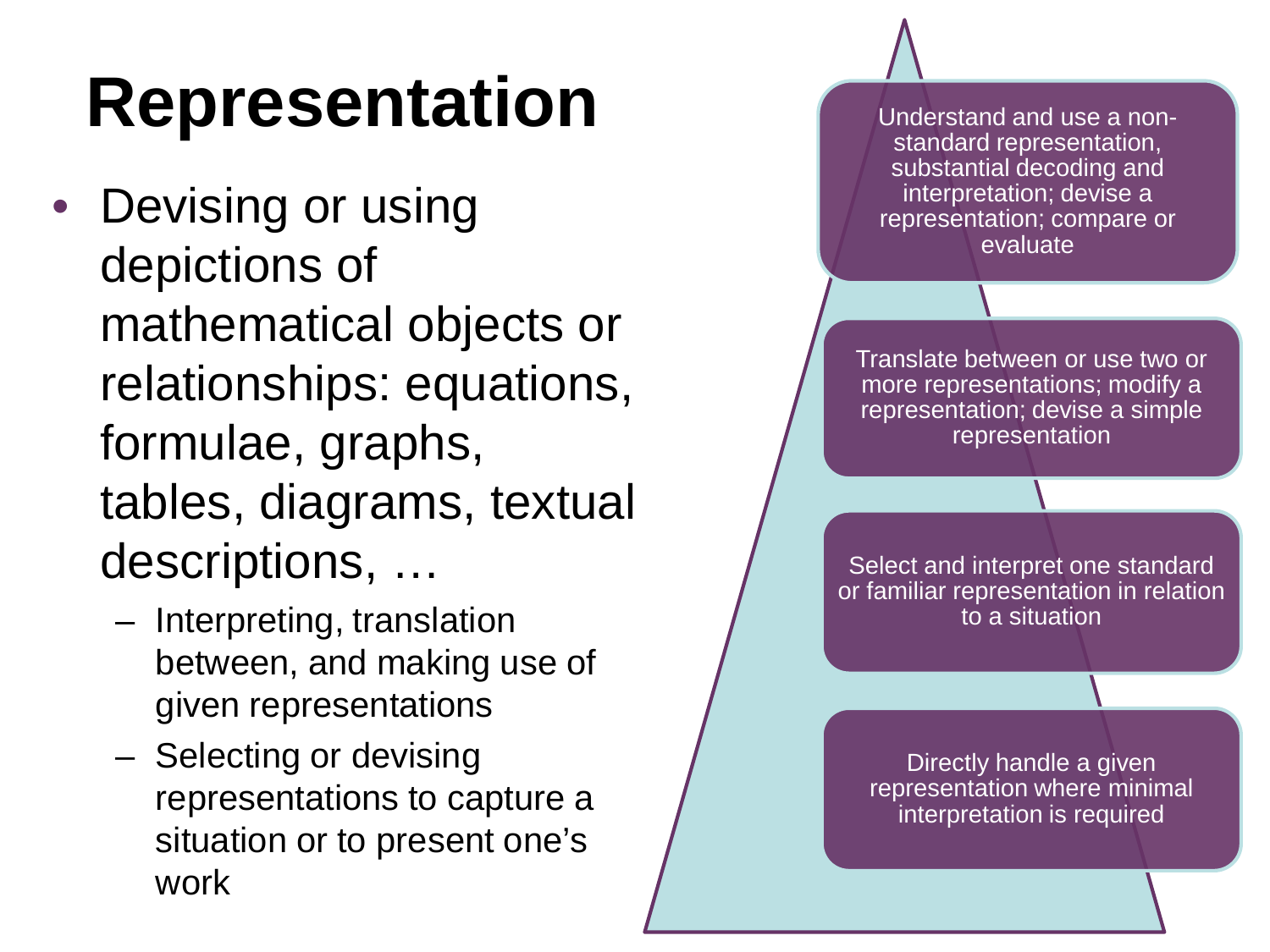# **Strategic thinking**

- Selecting or devising, and implementing, a mathematical strategy to solve problems arising from the task or context
	- Metacognitive control process

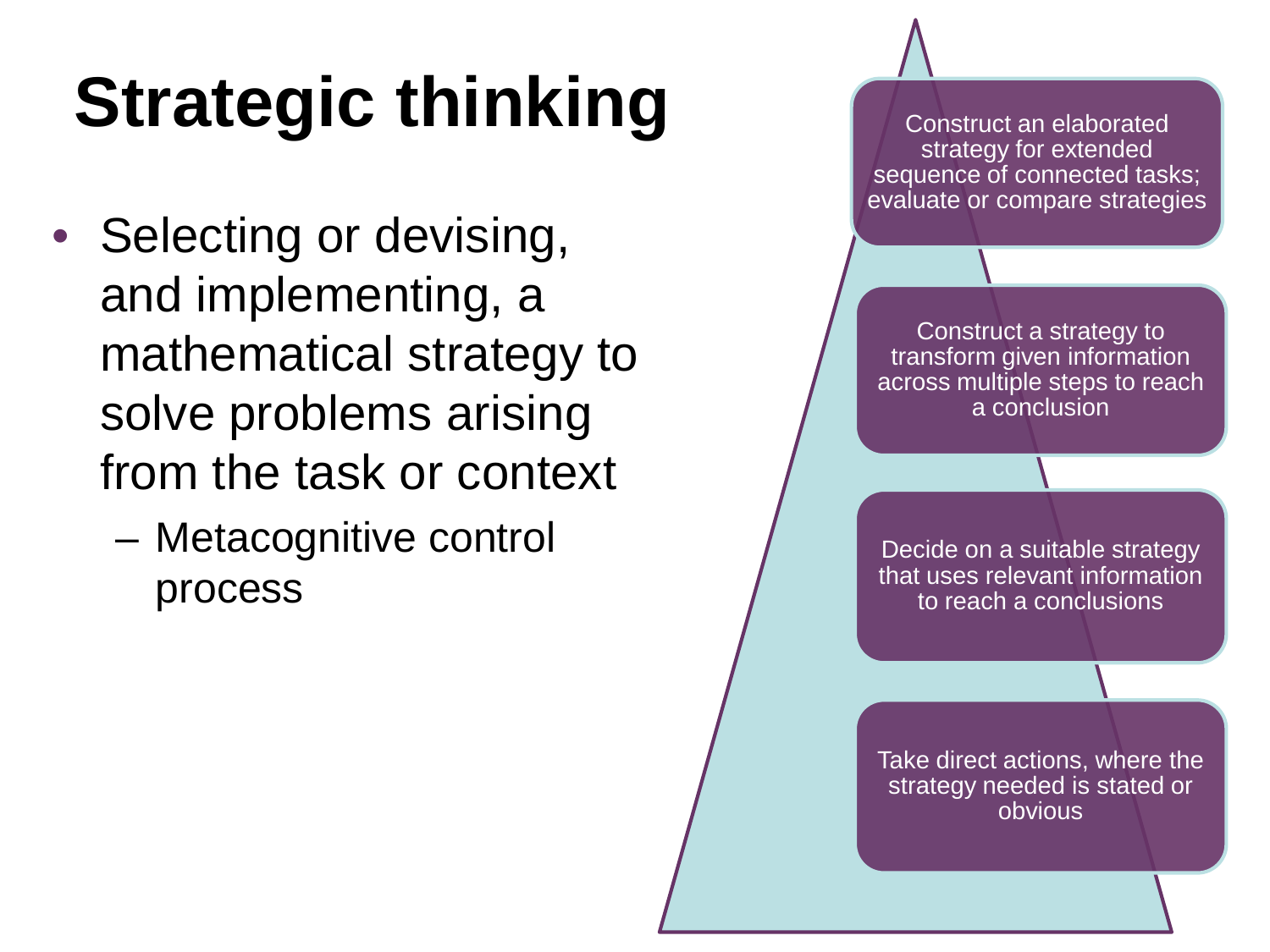#### **Using symbolic, formal and technical language and operations**

• Understanding, manipulating, and making use of symbolic expressions; using constructs based on definitions, rules and conventions, formal systems

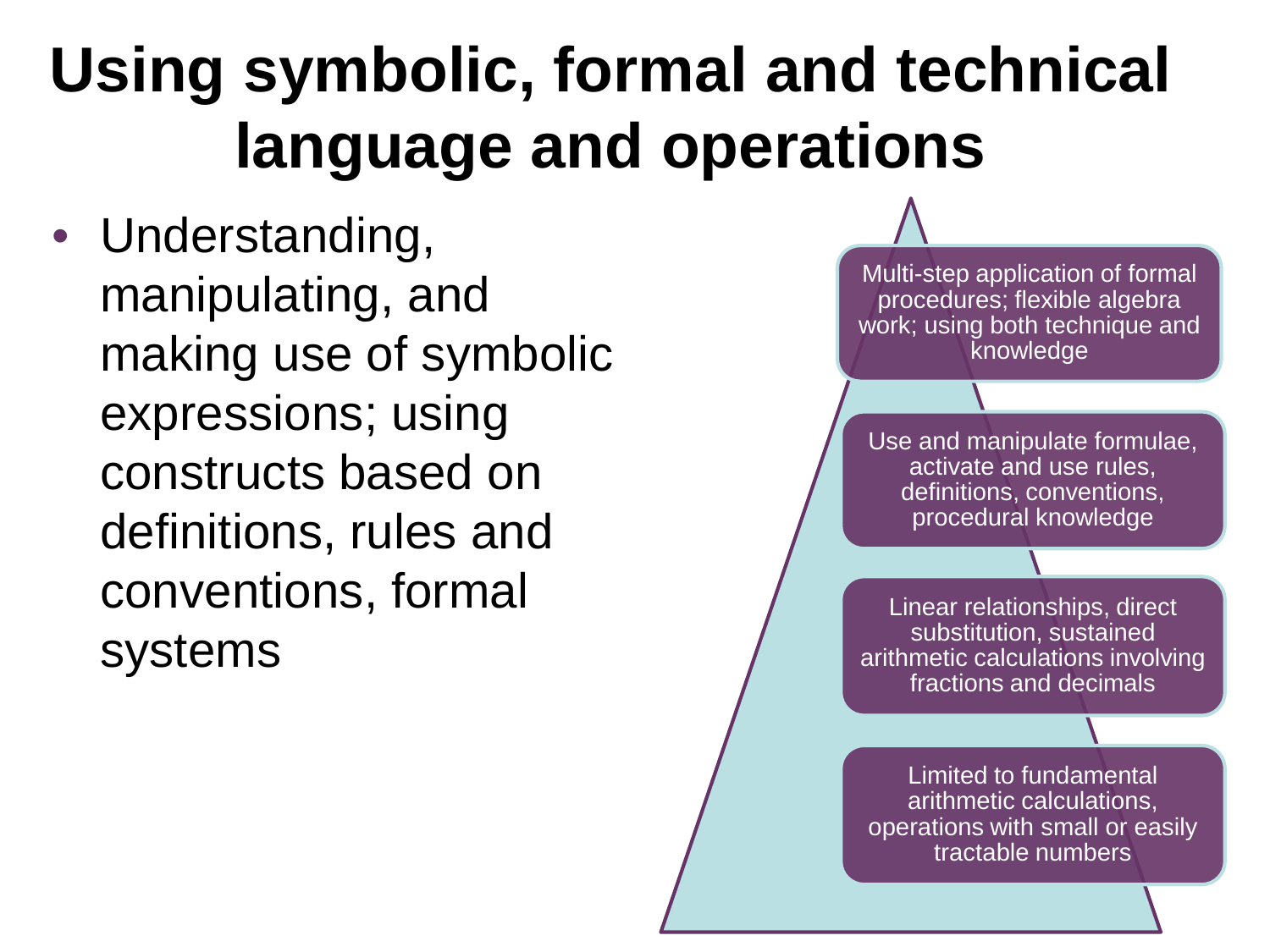## **Reasoning and argument**

• Logically rooted thought processes that explore and link problem elements to make inferences from them; or to check a given justification; or to provide a justification

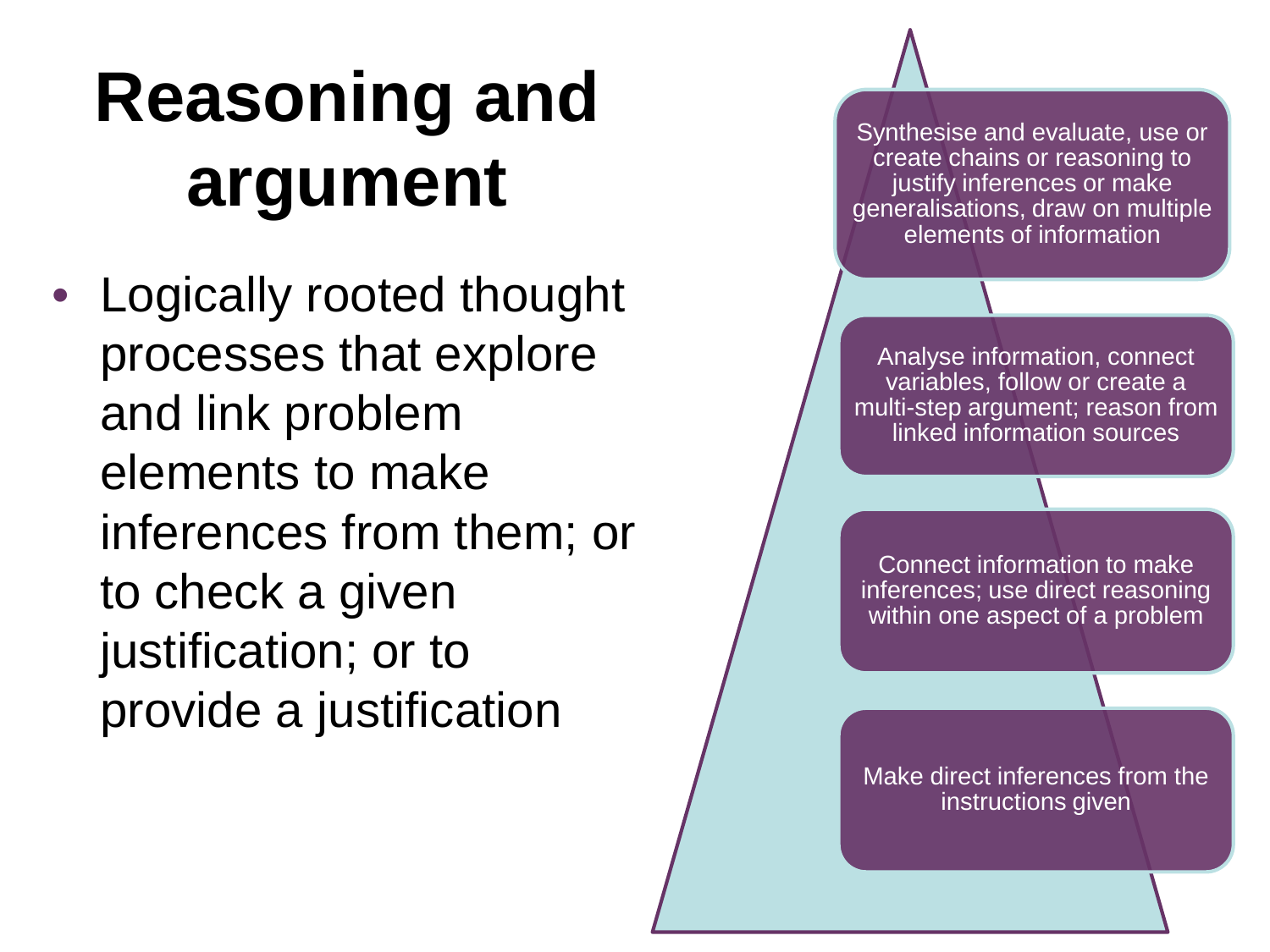

# **Ratings for 'Exports Q1'**

| <b>Category</b>              | <b>Description</b>                                                                   | <b>Ratings</b>           |
|------------------------------|--------------------------------------------------------------------------------------|--------------------------|
| Communication                | Read and interpret text and two graphs,<br>identify and present required information | 1, 1, 2 (mean= $1.3$ )   |
| Representation               | Link text and graphic, locate data from<br>correct graph                             | 1, 1, 1 (mean= $1.0$ )   |
| Mathematising                | Already mathematised, link to situation<br>only minimal                              | 1, 0, 0 (mean= $0.3$ )   |
| <b>Strategic</b><br>thinking | Obvious strategy, direct action (locate<br>and extract the required value)           | $0, 0, 0$ (mean= $0.0$ ) |
| Symbols and<br>formalism     | Read required value from graph, use<br>correct units                                 | $0, 1, 0$ (mean= $0.3$ ) |
| Reasoning and<br>argument    | <b>Follow direct instructions</b>                                                    | $0, 1, 0$ (mean= $0.3$ ) |

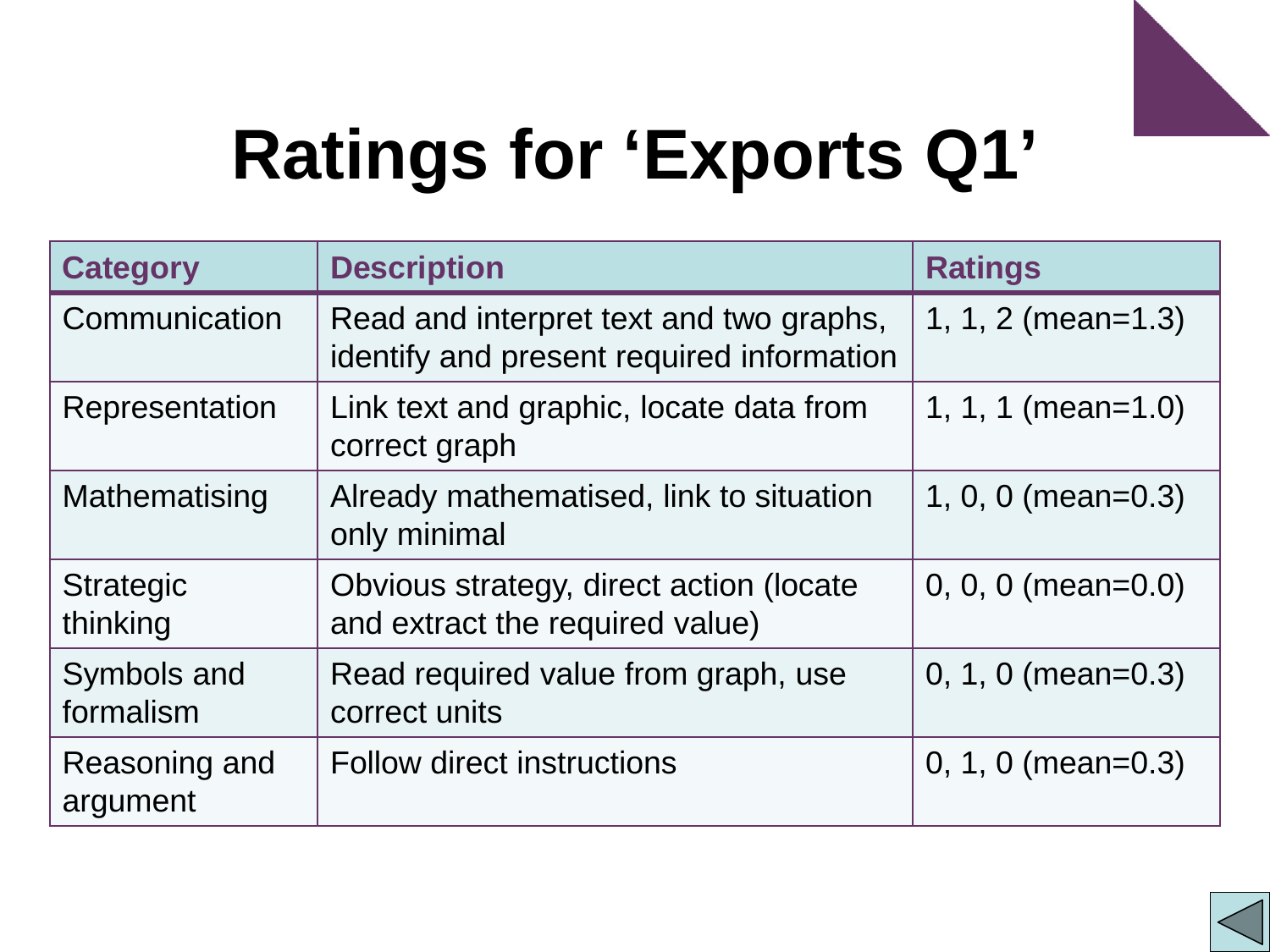

# **Ratings for 'Exports Q2'**

| <b>Category</b>              | <b>Description</b>                                                                      | <b>Ratings</b>           |
|------------------------------|-----------------------------------------------------------------------------------------|--------------------------|
| Communication                | Read and interpret text and two graphs,<br>identify and select required information     | 1, 1, 2 (mean= $1.3$ )   |
| Representation               | Link text and two graphs, locate related<br>data correctly from each graph              | $2, 2, 2$ (mean= $2.0$ ) |
| Mathematising                | Find a mathematical way to express<br>'value of fruit juice'                            | 1, 0, 1 (mean= $0.7$ )   |
| <b>Strategic</b><br>thinking | Connect the two graphs, extract data<br>and perform calculation (multi-step<br>process) | $2, 0, 1$ (mean=1.0)     |
| Symbols and<br>formalism     | Read required values from each graph,<br>perform the correct calculation                | $0, 1, 1$ (mean= $0.7$ ) |
| Reasoning and<br>argument    | Follow chain of reasoning to connect the<br>two graphs, extract and process data        | 1, 1, 1 (mean=1.0)       |

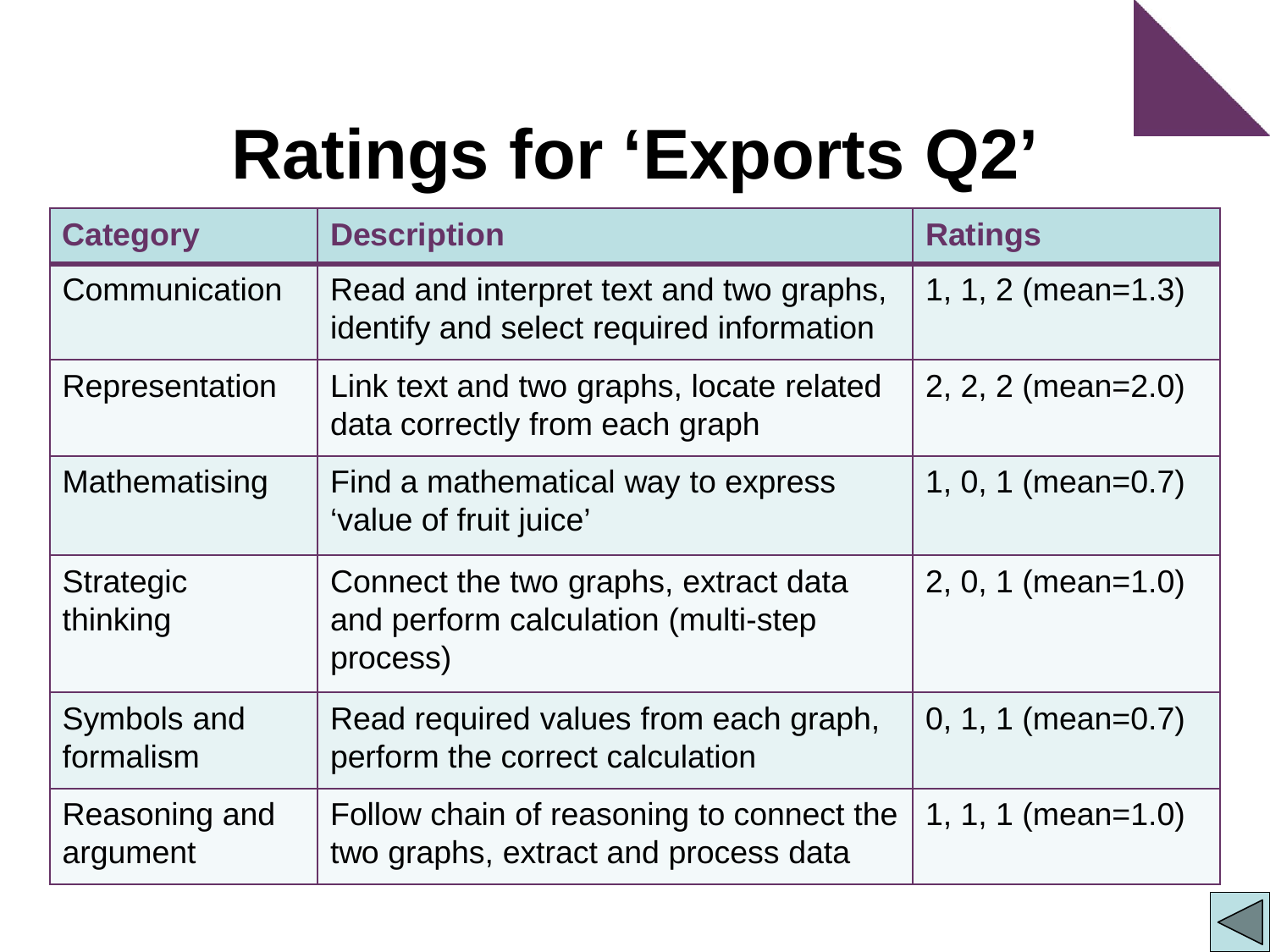

# **Ratings for 'Litter'**

| <b>Category</b>              | <b>Description</b>                                                          | <b>Ratings</b>           |
|------------------------------|-----------------------------------------------------------------------------|--------------------------|
| Communication                | Read and interpret text and table;<br>construct a written argument          | 2, 2, 1 (mean=2.6)       |
| Representation               | Link text and related graphs (either<br>imagined or sketched)               | 3, 2, 2 (mean=2.3)       |
| Mathematising                | Identify mathematical characteristics of<br>bar graphs for each litter type | $1, 0, 1$ (mean=0.7)     |
| <b>Strategic</b><br>thinking | Strategy is stated in question                                              | $0, 0, 0$ (mean= $0.0$ ) |
| Symbols and<br>formalism     | Knowledge of bar graph construction,<br>understanding scale                 | $0, 1, 0$ (mean= $0.3$ ) |
| Reasoning and<br>argument    | Formulate argument in mathematical<br>terms                                 | $1, 2, 1 (mean=1.3)$     |

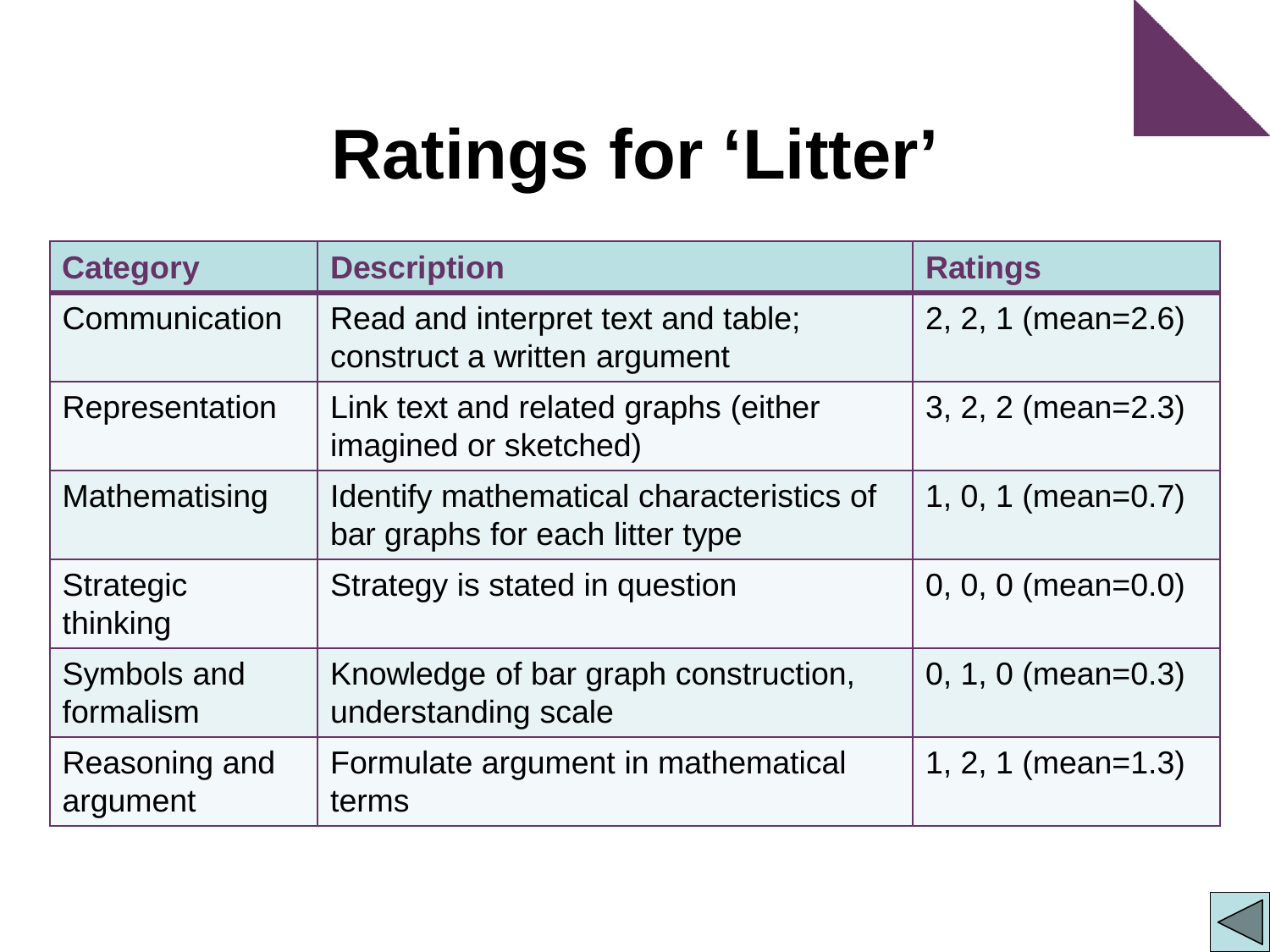

# **Ratings for 'Carpenter'**

| <b>Category</b>              | <b>Description</b>                                                           | <b>Ratings</b>         |
|------------------------------|------------------------------------------------------------------------------|------------------------|
| Communication                | Read and interpret text and construct a<br>written argument                  | $2, 2, 1 (mean=2.6)$   |
| Representation               | Link text and related diagrams                                               | 1, 1, 1 (mean=1.0)     |
| Mathematising                | Recognise relevance of total height and<br>width in relation to perimeter    | 1, 0, 1 (mean=0.7)     |
| <b>Strategic</b><br>thinking | Strategy to calculate or compare<br>perimeters with only partial information | $2, 1, 1$ (mean=1.3)   |
| Symbols and<br>formalism     | Process and analyse dimensions,<br>simple addition                           | 1, 1, 1 (mean= $1.0$ ) |
| Reasoning and<br>argument    | Follow sustained chain of reasoning to<br>analyse each of four shapes        | $2, 3, 2 (mean=2.3)$   |

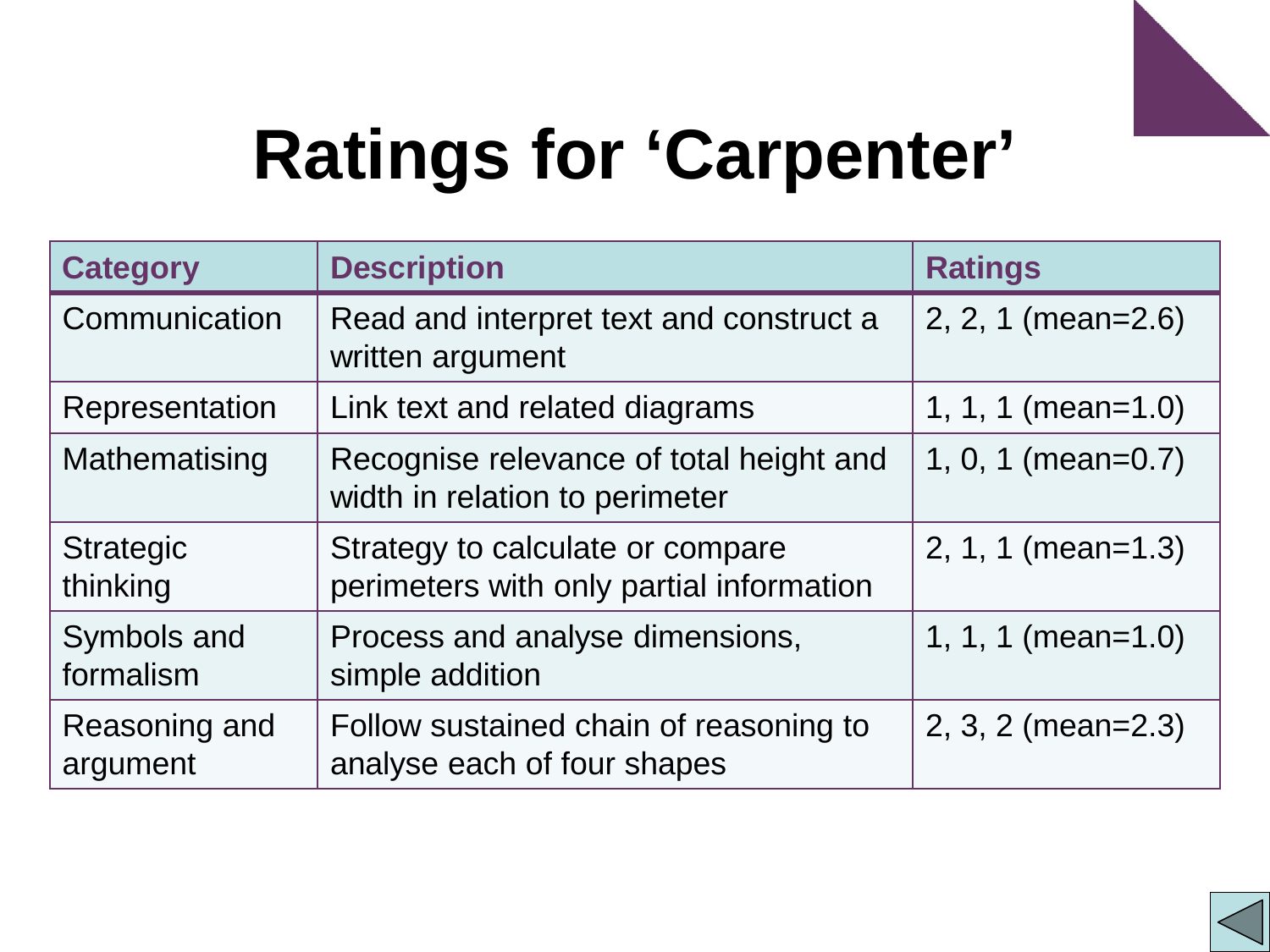

#### **PISA Results - reprise**

| <b>Question</b>   | <b>Facility</b><br>(all students) | <b>Rating totals</b> |
|-------------------|-----------------------------------|----------------------|
| <b>Exports Q1</b> | 67.2%                             | 3.2                  |
| <b>Exports Q2</b> | 45.6%                             | 6.7                  |
| Litter            | 43.4%                             | 7.2                  |
| Carpenter         | 19.4%                             | 8.9                  |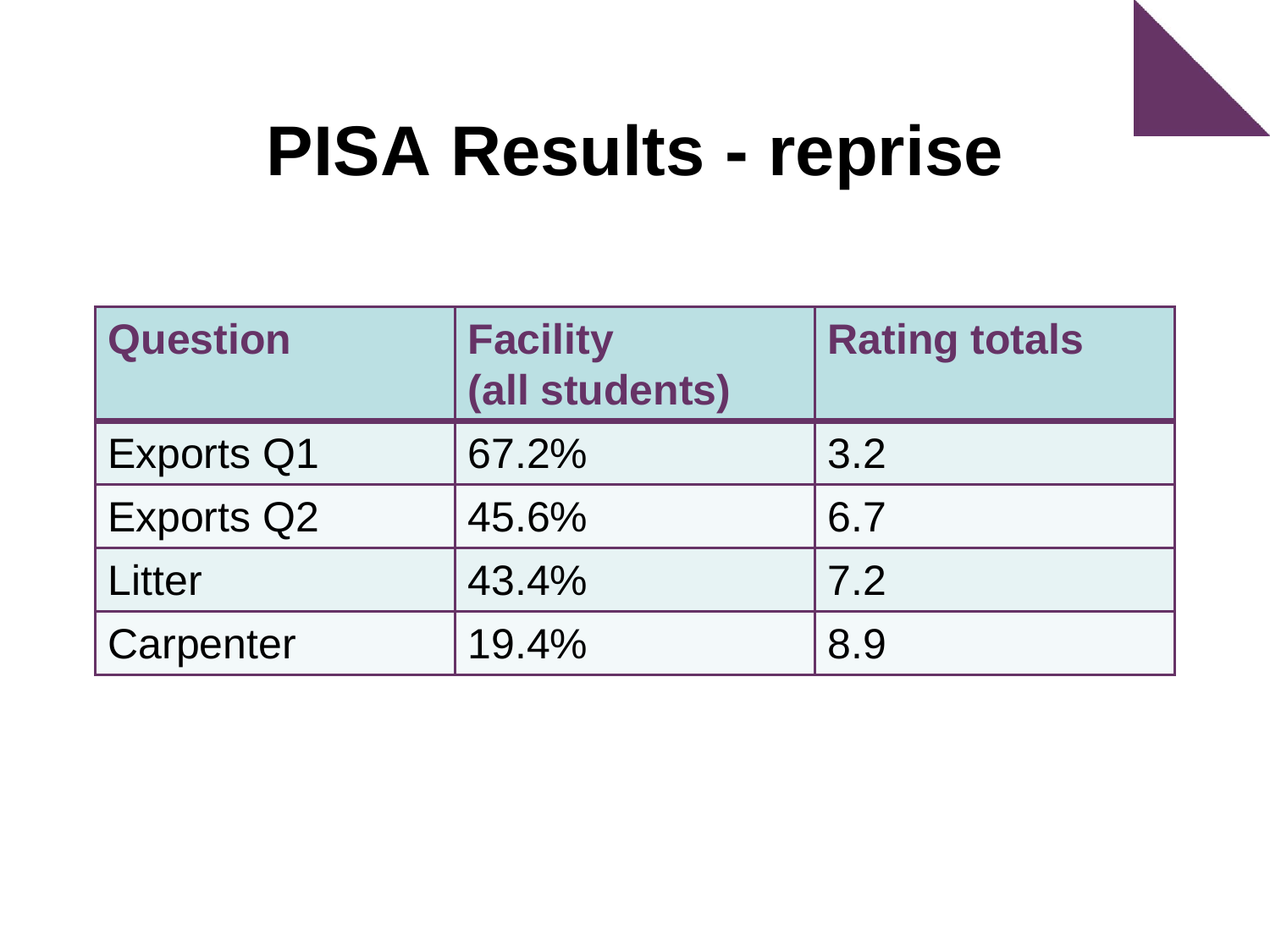

# **The message?**

- Possession of these capabilities is crucial to the activation of one's mathematical knowledge
- These capabilities drive the use of our mathematical knowledge to solve contextualised problems
- We can't afford to ignore the importance of these capabilities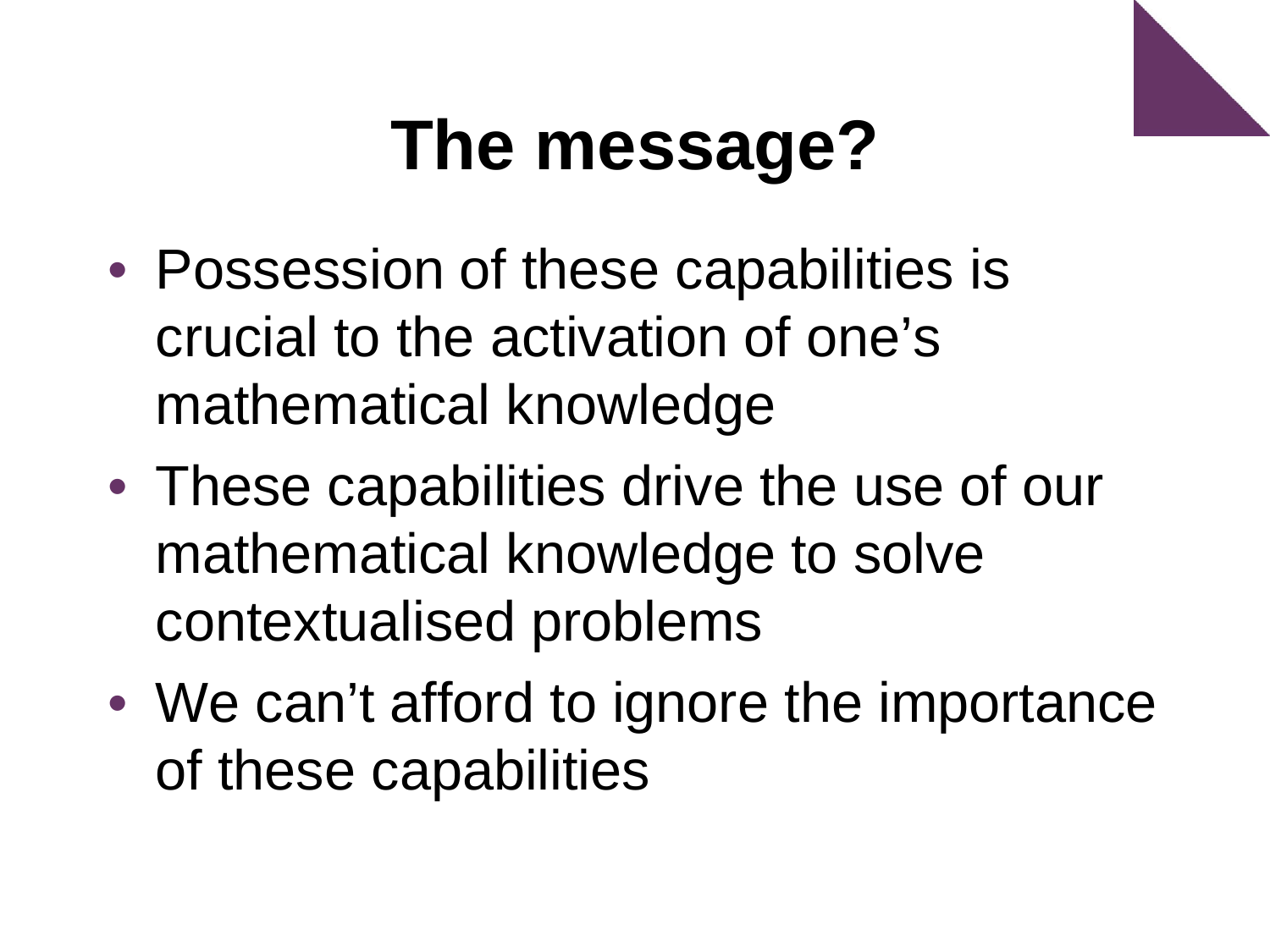

# **The action required?**

- Attention must be paid to fostering these capabilities in maths classrooms
- How? Consider ...
	- The nature of classroom discussion
	- Opportunities/demands for expression, both written and oral
	- The kinds of problems used
- [Also monitor any potential conflicts with other priorities]